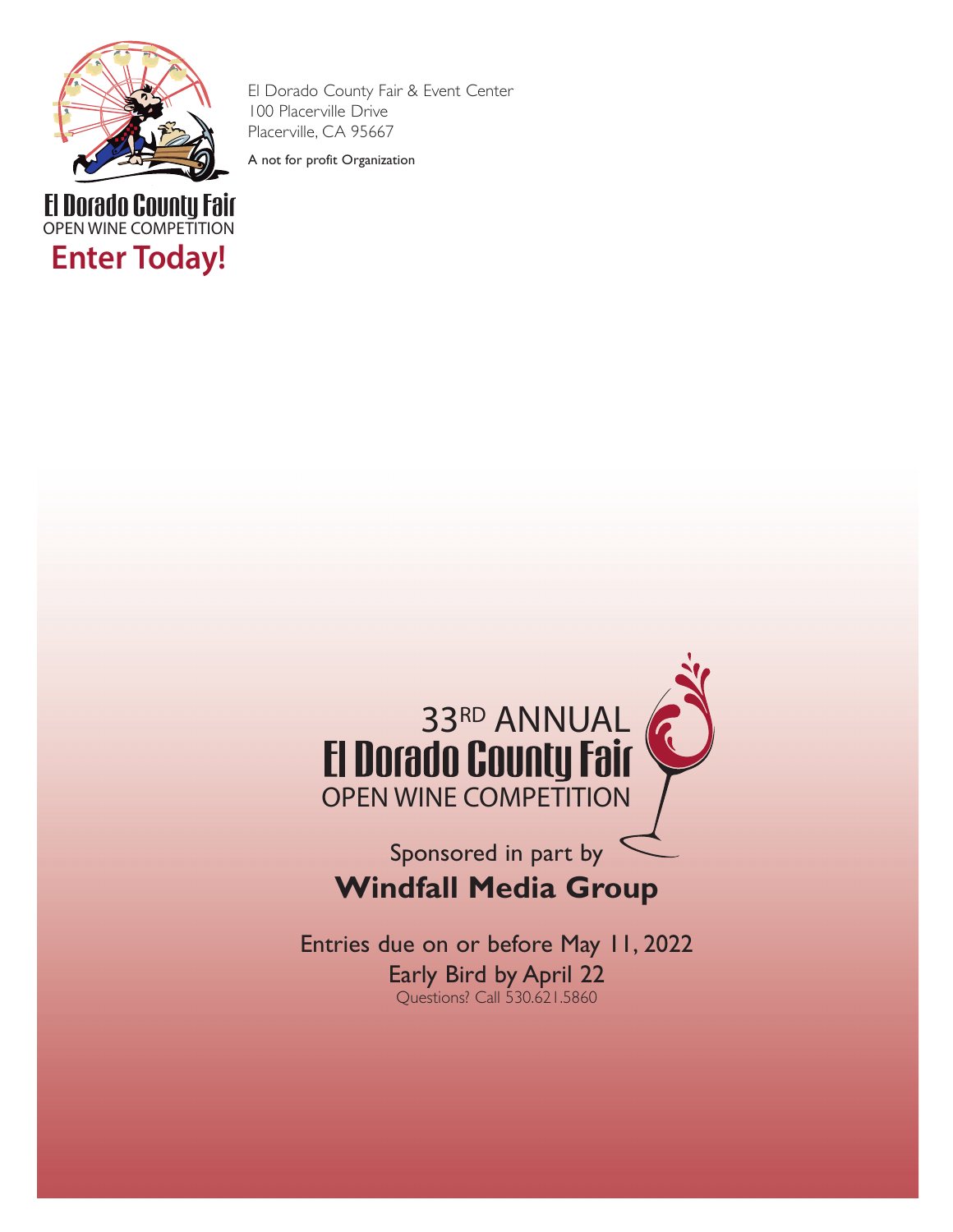# 33RD ANNUAL El Dorado County Fair OPEN WINE COMPETITION May 20, 2022

# Sparkling Wine

- 1. Brut, Blanc de Blanc, Blanc de Noir \$10 & higher*\**
- 2. All Other \$10 and higher *(Fruit, Moscato, etc.)*\*
- 3. Any Sparkling under \$10

## White Wine

- 4. Sauvignon Blanc
- 5. Pinot Gris/Pinot Grigio
- 6. Chardonnay under \$10.00
- 7. Chardonnay \$10.00 to \$16.00
- 8. Chardonnay \$16.01 and higher
- 9. Riesling
- 10. Viognier
- 11. Marsanne/Roussanne\*
- 12. Semillon
- 13. Chenin Blanc
- 14. Other White Rhone Varietal\*
- 15. White Rhone Blend 70%\*
- 16. Other White Wine under \$10\*
- 17. Other White Wine \$10 and higher*\**
- 18. White Blend\*

# Non-Grape Fruit Wine

19. Any Wine *(please specify fruit)*

# Rosé Wine

- 20. Rhone Rosé\*
- 21. Dry Rosé .9% RS or lower
- 22. Rosé -1% RS or higher

### Rhone Wine Description

Wines entered in these categories must contain 70% of one or more of the following Rhone Cepages:

| Syrah       | Roussanne          | Mourvedre |
|-------------|--------------------|-----------|
| Cinsault    | Grenache           | Muscardin |
| Counoise    | <b>Bourboulenc</b> | Marsanne  |
| Vaccarese   | Viognier           | Clairette |
| Terret Noir | Petite Sirah       | Carignane |

# Red Wine

- 23. Pinot Noir
- 24. Zinfandel \$20.00 and under
- 25. Zinfandel \$20.01 to \$30.00
- 26. Zinfandel \$30.01and higher
- 27. Old Vine Zinfandel
- 28. Primitivo
- 29. Sangiovese
- 30. Barbera \$20.00 and under
- 31. Barbera \$20.01 and higher
- 32. Nebbiolo
- 33. Italian Red Blend\* or other Italian Red Varietal\*
- 34. Syrah \$22.00 and under
- 35. Syrah \$22.01 to \$27.00
- 36. Syrah \$27.01 and higher
- 37. Petite Sirah \$20.00 and under
- 38. Petite Sirah \$20.01 to \$25.00
- 39. Petite Sirah \$25.01 and higher
- 40. Mourvèdre
- 41. Other Red Rhone Varietal\*
- 42. Red Rhone Blend\*
- 43. Merlot \$10 and under
- 44. Merlot \$10 to \$16
- 45. Merlot \$16.01 and higher
- 46. Cabernet Sauvignon \$10.00 and under
- 47. Cabernet Sauvignon \$10.01 to \$20
- 48. Cabernet Sauvignon \$20.01 to \$30.00
- 49. Cabernet Sauvignon \$30.01 and higher
- 50. Cabernet Franc
- 51. Petit Verdot
- 52. Malbec under \$10
- 53. Malbec \$10 and higher
- 54. Bordeaux Blend\* *Must be two or more of the following varieties: Cabernet Sauvignon, Cabernet Franc, Merlot, Petit Verdot, Malbec, Saint Macaire, Gross Verdot and Carménère (please specify)*
- 55. Tempranillo
- 56. Other Varietal Red Wine\*
- 57. Cabernet Sauvignon Based Blends\*
- 58. Zinfandel Based Blends\*
- 59. Other Red Blends under \$10\*
- 60. Other Red Blends \$10 and higher\*

### Sweet Wines

- 61. White Dessert \$10 and higher\*
- 62. Red Dessert \$10 and higher\*
- 63. Port//Fortified Wine \$10 and higher\*
- 64. Other Dessert \$10 and higher\*
- 65. Any Sweet/Dessert under \$10\*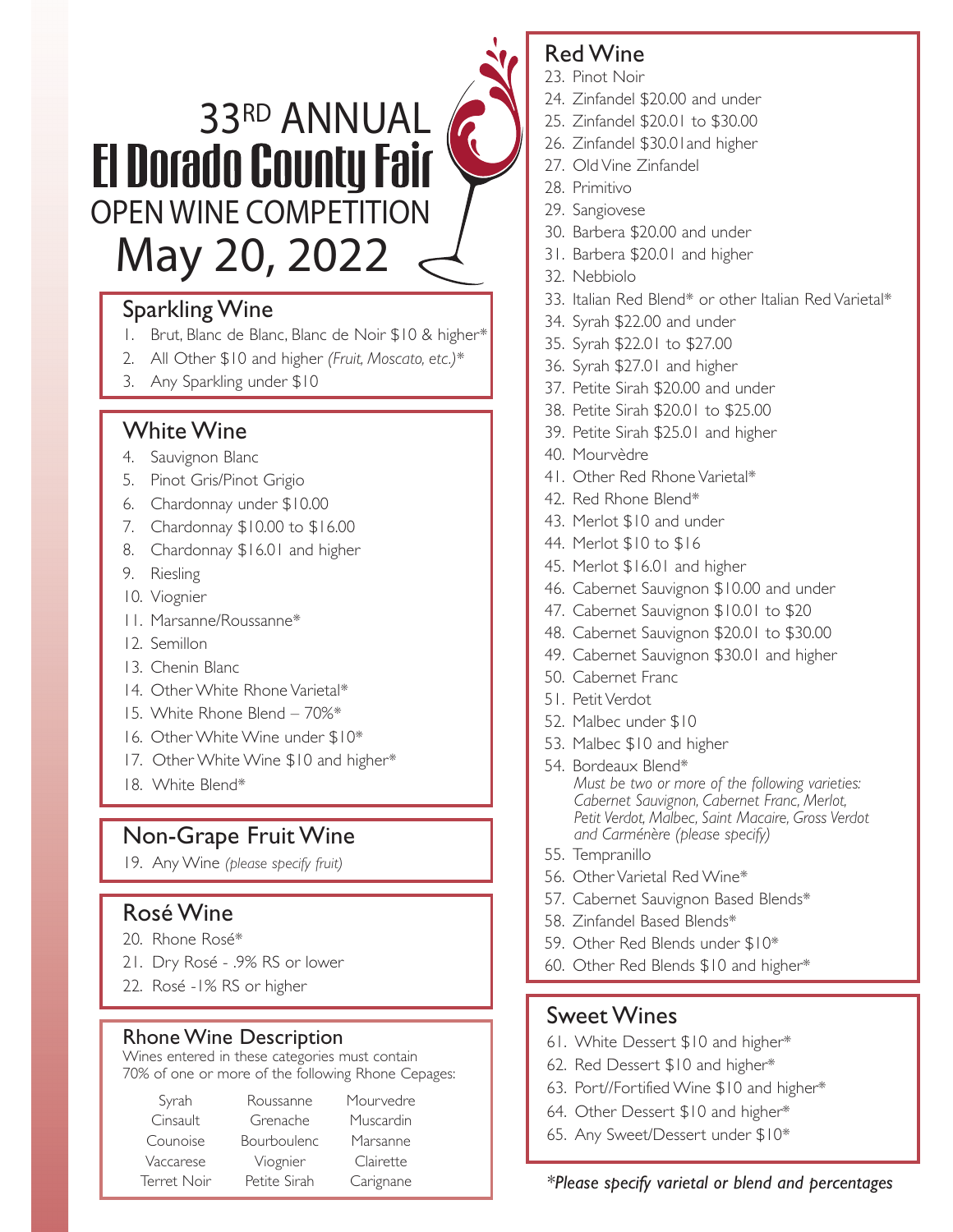# OPEN WINE COMPETITION **33RD ANNUAL**<br>El Dorado County Fair

Entry forms and wine received at Fair Office:

# Last Call Entries Due by May 11, 2022

Monday thru Friday 9am to 4pm Judging: Friday, May 20 at 9am *(not open to the public)*

#### Casual Awards Presentation WITH LIGHT APPETIZERS AND WINE TASTING

Friday, May 20 at 6pm following judging Purchase tickets at Fair office or on entry form (\$15 per person for participating wineries)

# Open to All Commercial Wineries

Thirty prestigious experts from around the country come together to judge these wines each year. Each panel consists of one judge from each industry: Education (winemaker, enologist, professor), Media (newspaper, blog, radio), Wine Sales (Restaurant, Retail, Hospitality).

*No cash awards • Medals only*

## Early Bird Entry: \$35 per wine. Forms due April 22nd, wine by May 11th.

# Last Call: \$45 per wine. Entry Forms and Wine due by May 11th.

Entries become the property of El Dorado County Fair and will not be returned. Judges will award Double Gold, Gold, Silver, Bronze, as well as Special Awards *(listed to the right)*.

All wines received will be stored in a temperature-controlled room prior to judging.

Wine must be bottled under bond by commercial winery. Entries must be commercially labeled. Barrel samples are *NOT* allowed.

Each entry consists of four (4) bottles of wine (750 ml), five (5) bottles of wine (500 ml), or five (5) bottles of wine (375 ml).

#### STATE RULES APPLY

100 Placerville Drive, Placerville, CA 95667 Phone: 530-621-5860 • Fax: 530-295-2566 Email: fair@eldoradocountyfair.org

Rules and additional forms are available at eldoradocountyfair.org/commercial-wine.html

# **Special Awards**

Best of Show Golden Johnny Trophies for the Best of Show red wine, Best of Show white wine and Best of Show sweet wine

#### Best of Class

awarded to classes with 10 or more entries that also include a Gold award or higher.

#### **Unique to El Dorado County Fair:**  Back Room Gold Awards

Best Zinfandel, best red wine and best white wine awarded by Back Room staff, a true "People's Choice" award.

Best Rhone Awards Best red Rhone and best white Rhone

#### Best Barbera Award

#### Biodynamic, Organic (Earth Friendly)

Best red wine and best white wine.

#### Frank Herbert Memorial Award

A perpetual award, sponsored by the *El Dorado Wine Grape Growers Association*, is offered for the best Zinfandel wine made from El Dorado or Fairplay appellation Grapes.

#### El Dorado Wine Grape Growers Award

A special award, sponsored by the *El Dorado Wine Grape Growers Association* for the best commercial wine produced from El Dorado or Fairplay Appellation grapes. This award will be presented to both the winery and the vineyard.

#### Best of El Dorado: Winemaking

A special award offered for the best wine *produced and bottled* by a winery in El Dorado County.

#### Best of Amador: Winemaking

A special award offered for the best wine *produced and bottled* by a winery in Amador County.

#### Best of Placer: Winemaking

A special award offered for the best wine *produced and bottled* by a winery in Placer County.

#### Best of Lodi: Winemaking

A special award offered for the best wine *produced and bottled* by a winery in the Lodi area.

#### Best of Nevada Co: Winemaking

A special award offered for the best wine *produced and bottled* by a winery in Nevada County.